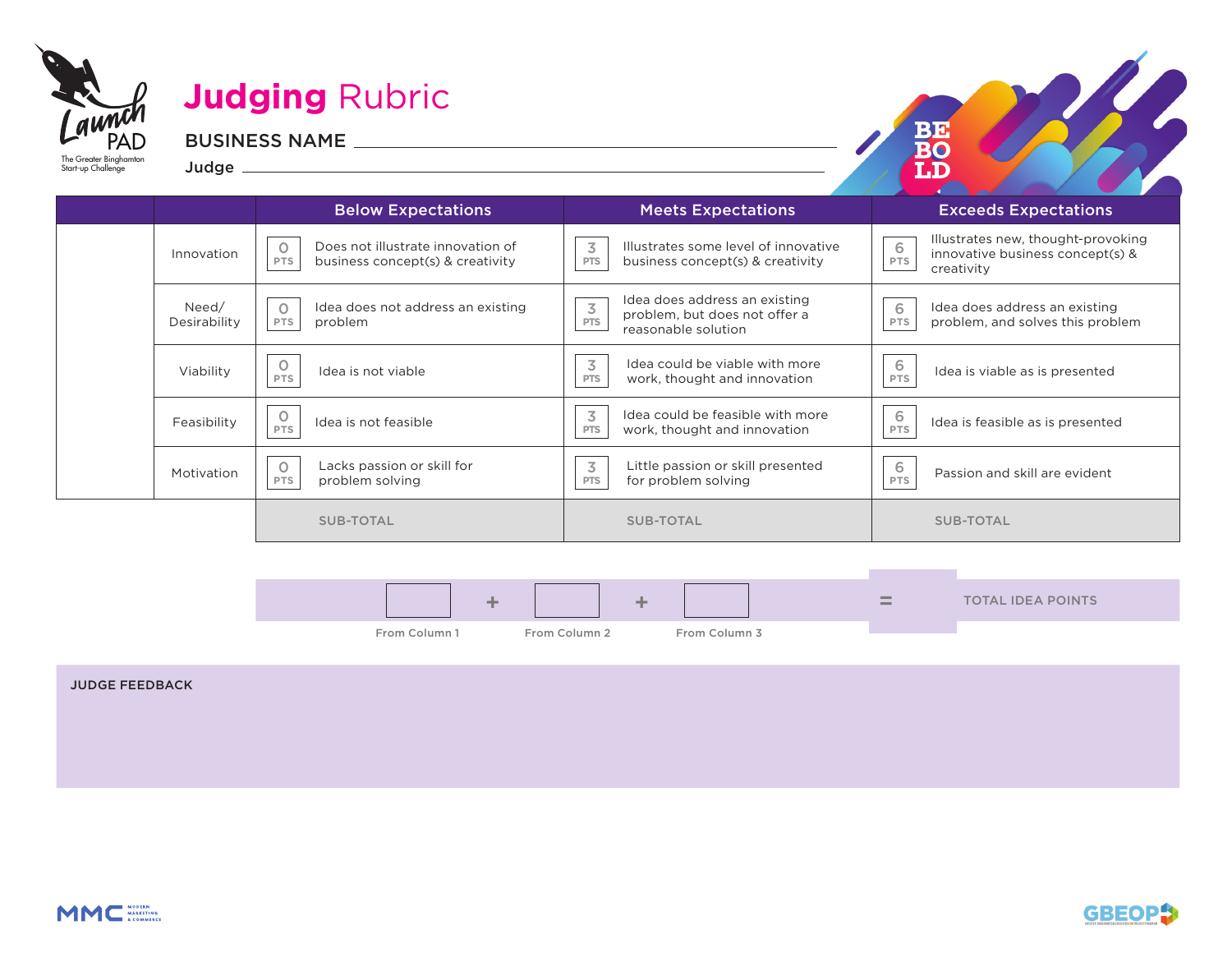



|                                   |                                  | <b>Below Expectations</b>                                                  | <b>Meets Expectations</b>                                                | <b>Exceeds Expectations</b>                                                                                  |
|-----------------------------------|----------------------------------|----------------------------------------------------------------------------|--------------------------------------------------------------------------|--------------------------------------------------------------------------------------------------------------|
| <b>EXECUTIVE</b>                  | <b>Business</b><br>Concept       | Does not include business concept<br>$\circ$<br>and objectives<br>PTS      | Summarizes business concept and<br>objectives<br>PT                      | $\overline{2}$<br>A well-developed summary of<br>business concept and objectives<br>PTS                      |
|                                   | Description                      | Attempts to describe product or<br>$\circ$<br>services offered<br>PTS      | Clearly describes offered products<br>PT                                 | $\overline{2}$<br>Clearly describes offered products or<br>PTS<br>services                                   |
| <b>SUMMARY</b>                    | <b>Business</b><br>Structure     | Does not include required business<br>$\circ$<br>PTS<br>structure          | Includes business structure but does<br>not explain or describe it<br>PT | $\overline{2}$<br>Explanation or description of<br>business structure is included<br><b>PTS</b>              |
| 10<br><b>POINTS</b><br><b>MAX</b> | Funding +<br>Projected<br>Income | Does not include a plan for funding<br>$\circ$<br>or project income<br>PTS | Includes rudimentary funding plans<br>and projected income<br>PT         | Includes detailed plan for funding<br>$\overline{2}$<br>and a detailed, realistic projected<br>PTS<br>income |
|                                   | Market<br>Research               | $\circ$<br>Does not summarize findings from<br>market research<br>PTS      | Partially summarizes key concepts<br>of market research<br>PT            | $\overline{2}$<br>Thoroughly summarizes key<br>concepts of market research<br>PTS                            |
|                                   |                                  | <b>SUB-TOTAL</b>                                                           | <b>SUB-TOTAL</b>                                                         | SUB-TOTAL                                                                                                    |
|                                   |                                  |                                                                            |                                                                          |                                                                                                              |

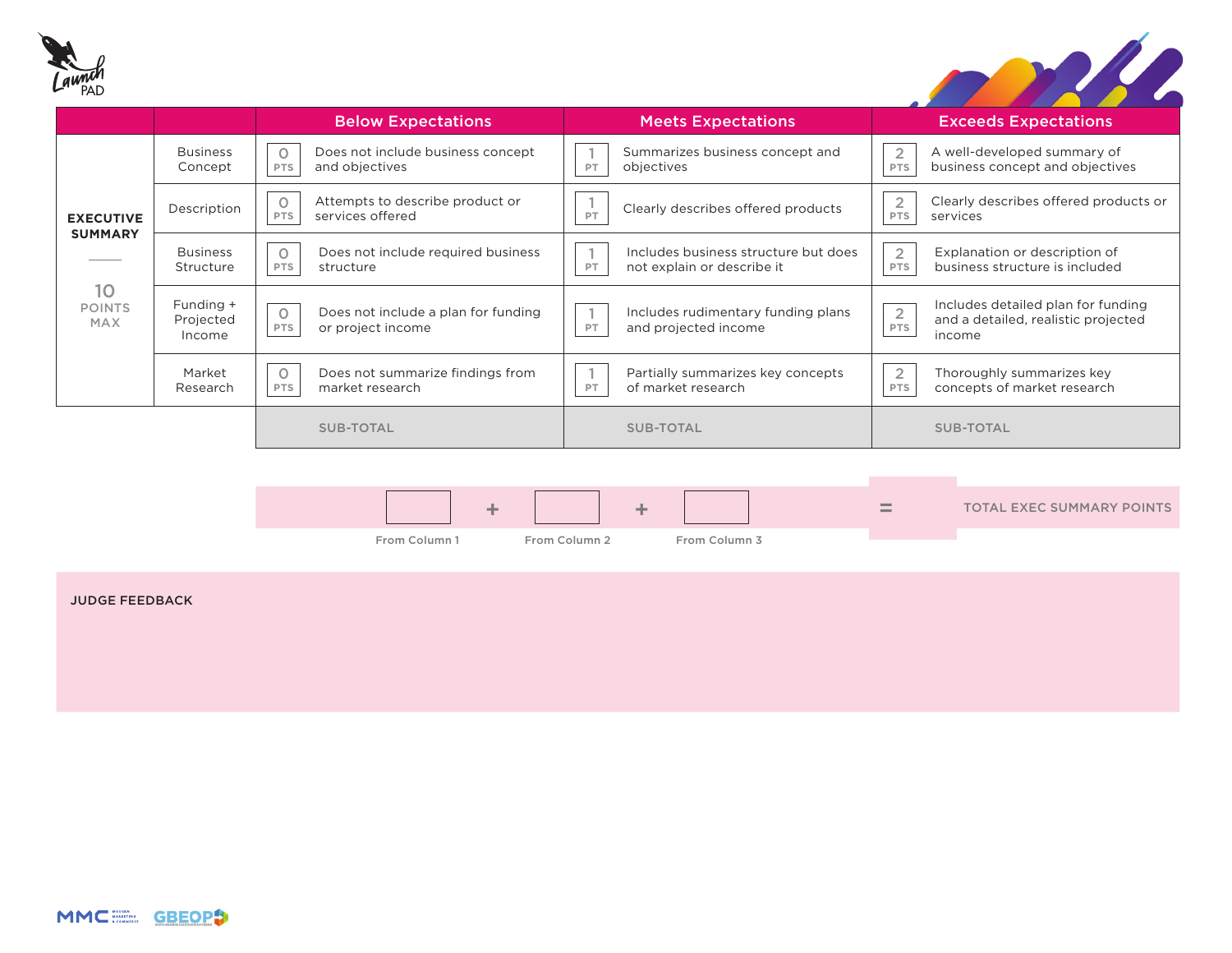



|                                                                     |                             | <b>Below Expectations</b>                                                                                   | <b>Meets Expectations</b>                                                                                        | <b>Exceeds Expectations</b>                                                                                                                                              |
|---------------------------------------------------------------------|-----------------------------|-------------------------------------------------------------------------------------------------------------|------------------------------------------------------------------------------------------------------------------|--------------------------------------------------------------------------------------------------------------------------------------------------------------------------|
| <b>BUSINESS</b><br><b>PLAN</b><br>36<br><b>POINTS</b><br><b>MAX</b> | <b>Title Page</b>           | 0<br>Missing 2 or more of the elements<br>PTS                                                               | $\overline{c}$<br>Missing 1 of the elements<br>PTS                                                               | Includes participant names, school,<br>$\overline{4}$<br>company logo, and company name<br>PTS                                                                           |
|                                                                     | Table of<br>Contents        | $\circ$<br>Missing 2 or more of the elements<br>PTS                                                         | $\overline{2}$<br>Missing 1 of the elements<br>PTS                                                               | Includes sections, subsections, and<br>$\overline{4}$<br>page numbers arranged neatly<br>PTS                                                                             |
|                                                                     | <b>Business</b><br>Overview | No overview given, or lacks key<br>$\circ$<br>PTS<br>elements                                               | Overview is rudimentary and lacks<br>$\overline{2}$<br>PTS<br>detail, or lacks elements                          | Detailed overview including<br>$\overline{4}$<br>business summary, form of<br>ownership, industry, location, and<br>PTS<br>primary function provided                     |
|                                                                     | Product or<br>Service       | No clear description of product<br>$\circ$<br>or service and/or no features or<br>PTS<br>benefits are given | Description of product or service<br>$\frac{2}{PTS}$<br>and benefits/features are not<br>entirely clear          | Clear description of product or<br>$\overline{4}$<br>service is given, including features<br>PTS<br>and benefits provided                                                |
|                                                                     | Operations<br>Plan          | $\circ$<br>No operation plan given<br>PTS                                                                   | $\overline{2}$<br>Descriptions are lacking or<br>responsibilities are missing<br>PTS                             | Complete description of the<br>$\overline{4}$<br>management structure along with<br>details of job descriptions and<br>PTS<br>responsibilities provided                  |
|                                                                     | Market<br>Analysis          | Description is poor, or no<br>$\circ$<br>description given<br>PTS                                           | Description is lacking some detail or<br>$\overline{2}$<br>PTS<br>is missing some of the elements                | Detailed description of the<br>$\overline{4}$<br>industry is given, including market<br>demographics, competitive analysis,<br>PTS<br>SWOT analysis, and market research |
|                                                                     | Marketing<br>Plan           | $\circ$<br>No marketing plan is given<br>PTS                                                                | $\overline{2}$<br>Description is lacking or marketing<br>PTS<br>mix is not complete                              | Describes in detail the marketing<br>$\overline{4}$<br>mix of the product (product, price,<br>PTS<br>place, and promotion)                                               |
|                                                                     | Financial<br>Plan           | O<br>No financial plan is given<br>PTS                                                                      | Description is lacking information/<br>$\overline{2}$<br>material or does not outline the next<br>PTS<br>3 years | Description of where money is<br>coming from and how money will<br>$\overline{4}$<br>PTS<br>be made in the future for the next 3<br>years is provided                    |

*Continued on next page*

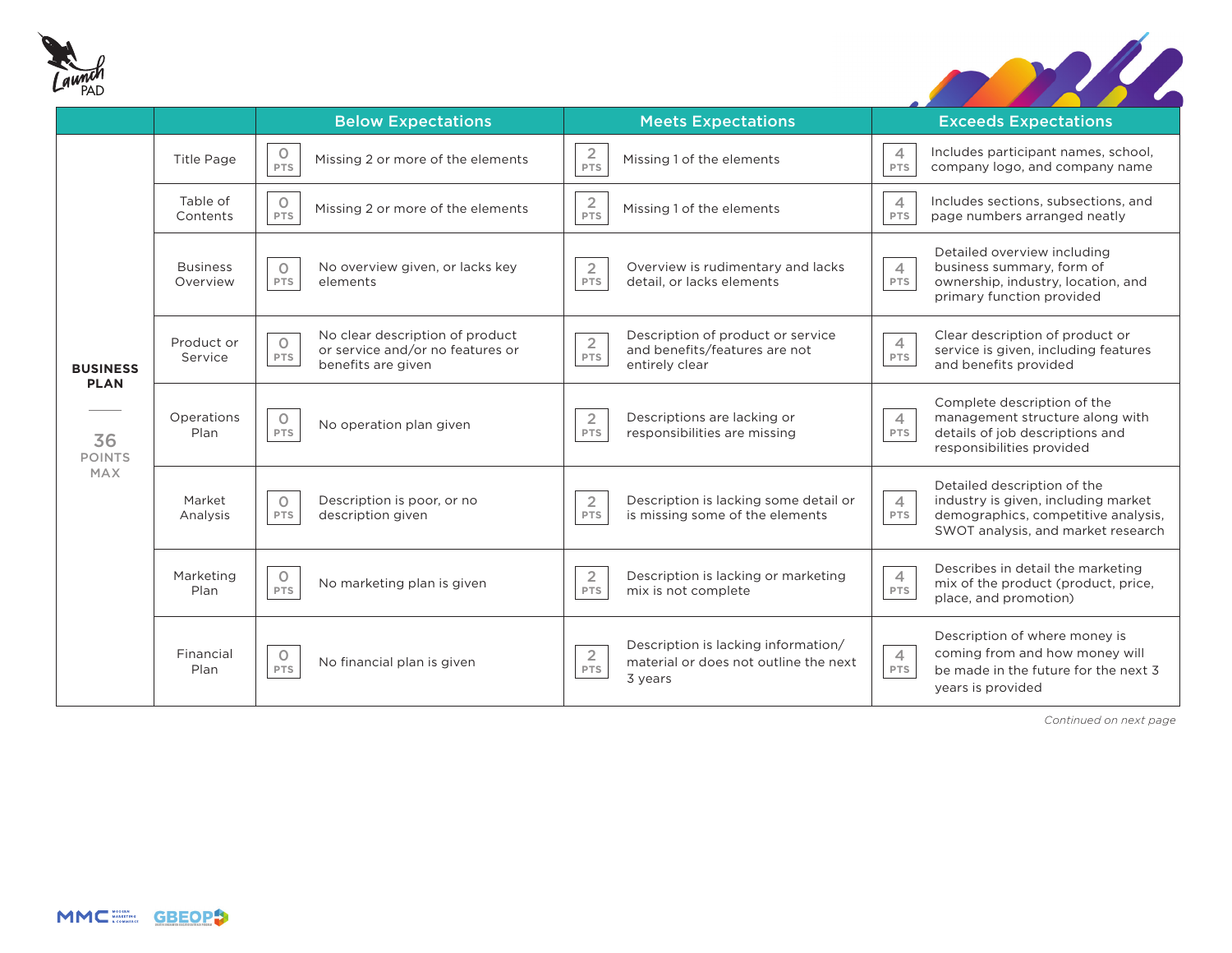



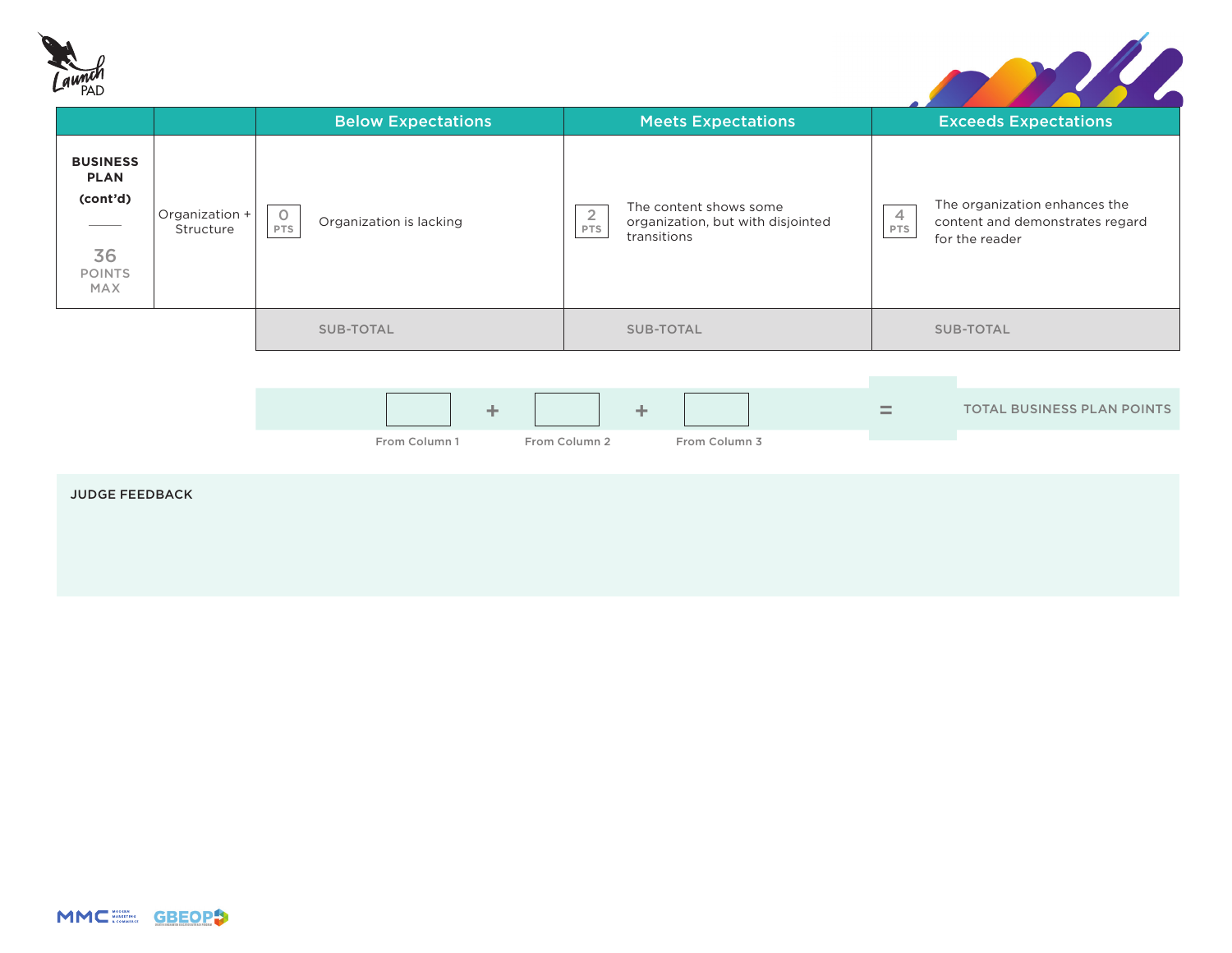



|                                   |                    | <b>Below Expectations</b>                                                                                             | <b>Meets Expectations</b>                                                                               | <b>Exceeds Expectations</b>                                                                           |
|-----------------------------------|--------------------|-----------------------------------------------------------------------------------------------------------------------|---------------------------------------------------------------------------------------------------------|-------------------------------------------------------------------------------------------------------|
|                                   | <b>Dress</b>       | Is not dressed in appropriate<br>$\circ$<br>business attire (if applicable)<br><b>PTS</b>                             | Appears professional in appropriate<br>1.5<br>business attire (if applicable)<br>PTS                    | 3<br>Appears professional in appropriate<br>business attire (if applicable)<br>PTS                    |
|                                   | Public<br>Speaking | Does not speak clearly/difficult to<br>$\circ$<br>understand, does not engage viewers<br><b>PTS</b>                   | 1.5<br>Speaks clearly and engages viewers<br>as possible most of the time<br>PTS                        | 3<br>Speaks clearly and engages viewers<br>as possible. Projects voice.<br>PTS                        |
| <b>PRESENTATION</b>               | Knowledge          | Does not demonstrate appropriate<br>$\circ$<br>knowledge of the topic/relies<br><b>PTS</b><br>heavily on presentation | Demonstrates knowledge of topic/<br>1.5<br>may have some of the presentation<br><b>PTS</b><br>memorized | Demonstrates outstanding<br>$\overline{3}$<br>knowledge of topic/has<br>PTS<br>presentation memorized |
| 18<br><b>POINTS</b><br><b>MAX</b> | Flow               | $\circ$<br>Presentation does not flow well<br>PTS                                                                     | 1.5<br>Presentation flows moderately well<br>PTS                                                        | $\frac{3}{PTS}$<br>Presentation flows well                                                            |
|                                   | Pacing             | $\circ$<br>Does not maintain appropriate pace<br>PTS                                                                  | 1.5<br>Maintains fairly appropriate pace<br><b>PTS</b>                                                  | $\frac{3}{PTS}$<br>Maintains appropriate pace                                                         |
|                                   | Visuals            | Visuals are not appropriate or are<br>$\circ$<br><b>PTS</b><br>distracting                                            | Visuals are appropriate, but may be<br>1.5<br>distracting<br>PTS                                        | 3<br>Visuals are appropriate, and are not<br>PTS<br>distracting                                       |
|                                   |                    | SUB-TOTAL                                                                                                             | <b>SUB-TOTAL</b>                                                                                        | <b>SUB-TOTAL</b>                                                                                      |
|                                   |                    |                                                                                                                       |                                                                                                         |                                                                                                       |